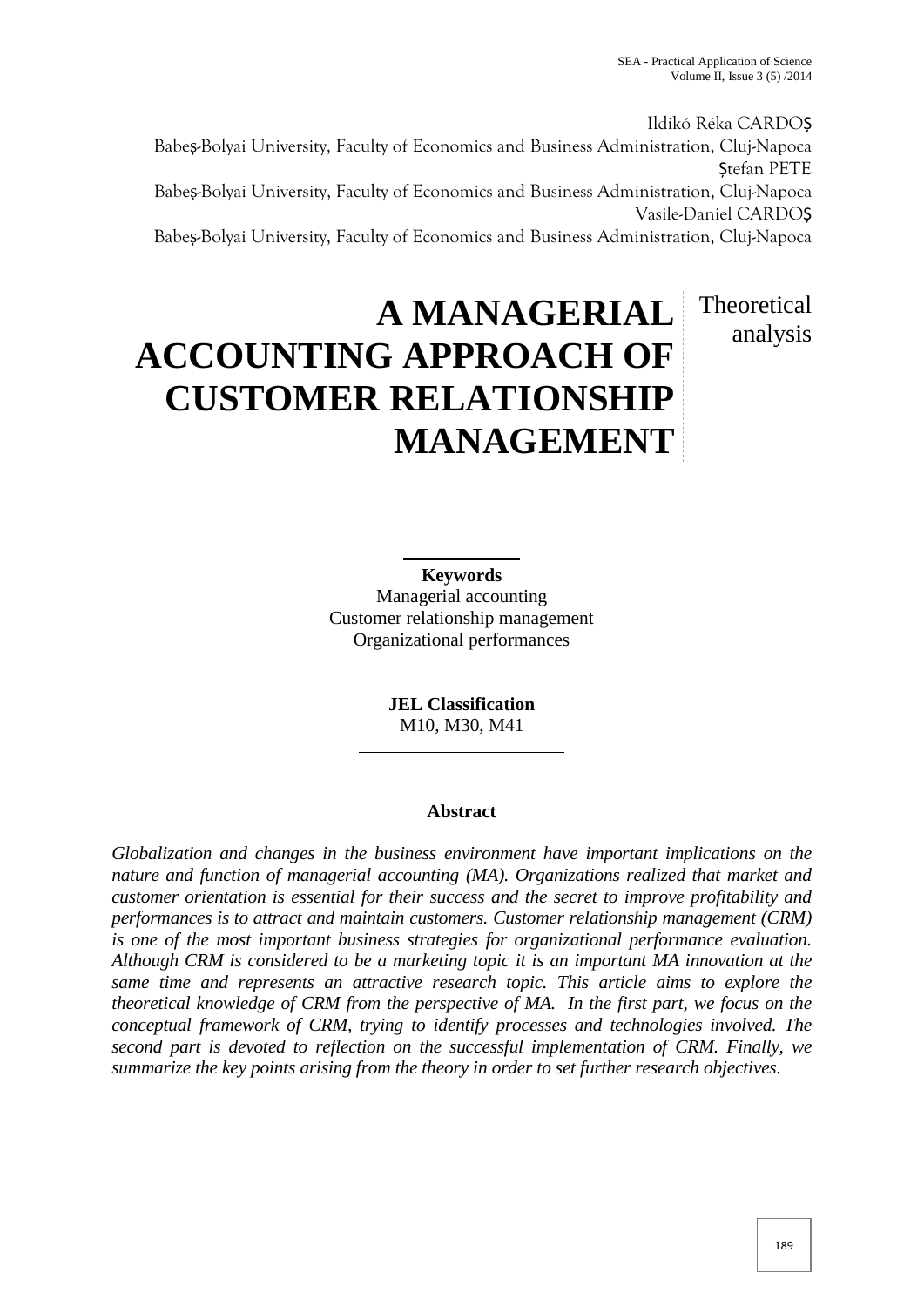## **1. Introduction**

Researchers (Jarvenpaa, 2009; Chavan, 2009; Sunarni, 2013) agree that the rapid changing of business environment into global, competitive and turbulence business environment give significant impact on how people are doing their business. In today's rapid changes, every organization must continuously ensure its sustainability in global market. Companies must be able to compete nationally and internationally in order to sustain in the market. The rapid growth of information technology increased the opportunities for marketing and transformed the way relationships between companies and their customers are managed.

As a response to these changes managerial accountings practices have to assure that information provided to managers are relevant and useful in doing their jobs. There is a need for a market-oriented managerial accounting system whose objective would be to furnish updated and relevant information about customer needs, customer accounts or customer profitability and customer loyalty. The new business oriented innovation of managerial accounting, customer relationship management becomes the business process that provides the structure for how relationships with customers are developed and maintained (Lambert, 2010). Although, customer relationship management is often assumed to be the marketing function it is an essential part of managerial and customer accounting. Along with other methods it contributes to organizational performances and provides crucial information for decision making and strategy formulation.

Our article is a theoretical analysis and aims to explore the theoretical knowledge of CRM from the perspective of MA. It is structured as follows. In the first part, we would like to present the evolution of managerial accounting, the changes that lead to the development of business oriented techniques and methods of MA. In the second part we focus on one single business oriented technique and innovation of MA customer relationships management. Our intention is to debate the conceptual framework of CRM, trying to identify principles, people, processes and technologies involved. The third part is devoted to reflection on the successful implementation of CRM. In conclusion we would like to summarize the key points arising from the theory in order to set further research objectives.

#### **2. Research methodology**

Lukka&Mouritsen (2002) consider that in order to create good research and to generate good and relevant knowledge researchers must follow a set of qualitative criteria: theory, testing and rigour. Moreover, Abdul-Khalid (2009) considers that qualitative researchers, unlike their quantitative

counterparts, do not intend to test hypotheses at the beginning of the research process. "Theory is used not to obtain predictions but to gain understanding of certain phenomenon". Having in mind these aspects our paper is a theoretical analysis. Our intention is to lecture in the field of management, marketing and accounting in order to explore the theoretical knowledge of customer relationship management from the perspective of managerial accounting.

The article is the result of literature studies. Grounded theory, critical analysis, generalization of other authors' views, opinions and conclusions are presented. We consider that the article contributes to the existing literature in the field of management, marketing and accounting because of the novelty and exploding growth of the topic.

#### **3. New perspectives in managerial accounting**

Managerial accounting (MA) can be defined as a management-oriented accounting and its main focus is to improve the organization performance and profitability by providing relevant information for planning, controlling and decision making. Moreover, MA is an integral part of the management process in an organization, its role is identify measure, analyze, interpret and communicate information in the pursuit of the organization's goals (Sunarni, 2013). MA supports the planning process when choices are made and budgets are elaborated and it is also involved in the operational process when actual events are identified, measured and registered to provide economic feedback to managers and to assist them in controlling costs and improving the efficiency and effectiveness of operations (Cardo, Pete  $\&$ Cardo, 2010).

However, traditional MA has been criticized because they merely focus on internal process rather than dealing with external problems such as managing competition, generating customer value and creating competitive advantages. Moreover, the environment in which MA is practiced has changed with advanced information technology and highly competitive environments. That is why on international level there has been an intense debate on the changing role of managerial accounting in recent years (Jarvenpaa, 2007; Naranjo-Gil, Maas&Hartmann, 2009; Sunarni, 2013).

Increasing levels of competition and technological change have focused the attention of practitioners and academic researchers on managerial accounting innovations over the years. Following the critique that management accounting system had lost their relevance, organizations have become interested in new techniques that are more able to support the development and implementation of organizations strategic policies. These techniques are deemed increasingly important for today's more complex and dynamic business environment (Naranjo-Gil et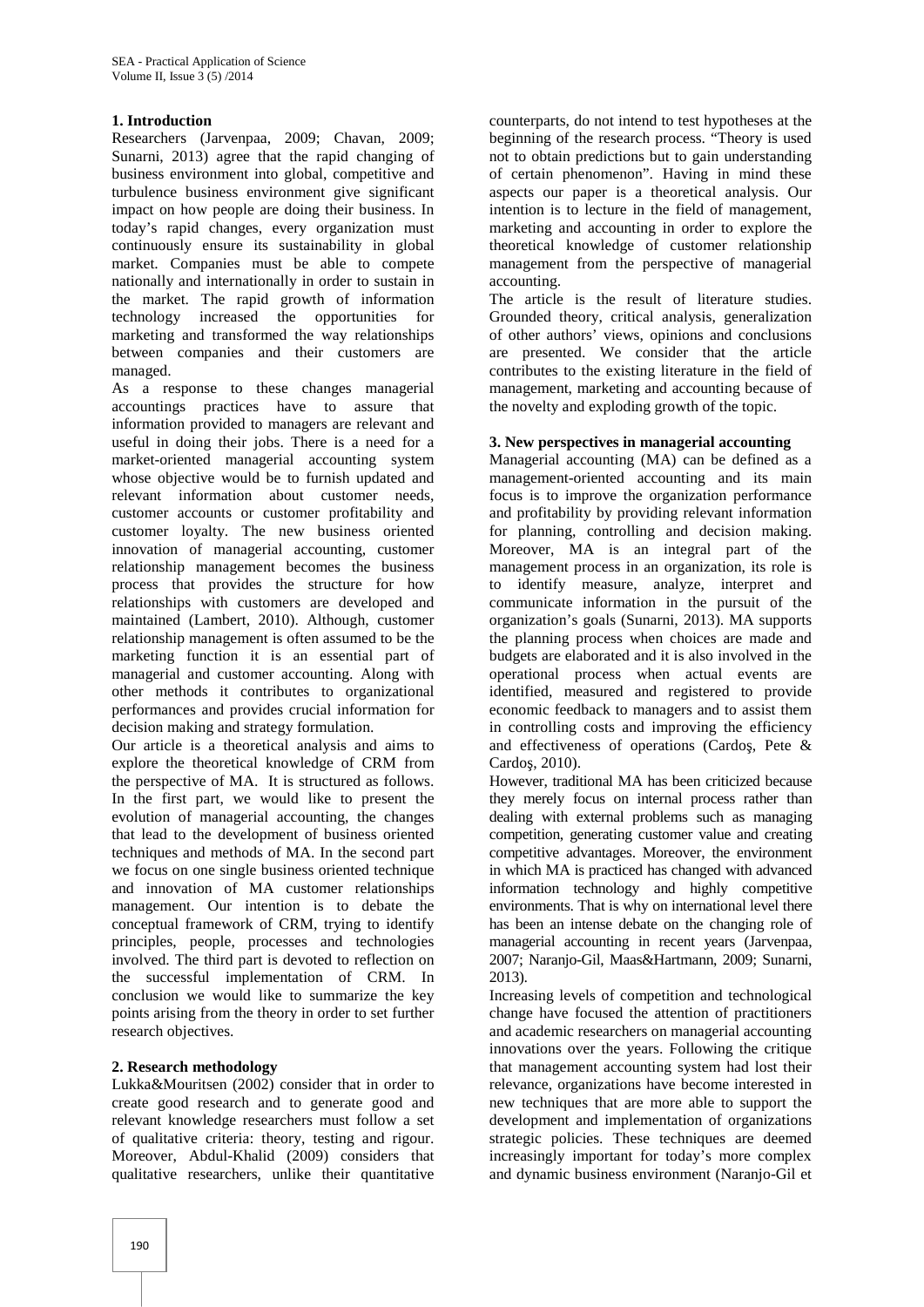al., 2009). According to Lambert & Sponem (2009) changes in MA were typically linked with business oriented managerial accounting innovations. Business orientation has also been fostered through implementation of modern financial and operational control systems and software empowerment.

As a result the literature witnessed the development of business oriented techniques and methods such as strategic management accounting, activity-based costing and management, competitor accounting; and also the elaboration and implementation of multidimensional systems of organizational performance measurement (balanced scorecard, benchmarking) or value management systems for partners (customer profitability analysis, customer relationship management systems). In this way MA become more business oriented and an active advisor of management in the decision making process involving relevant accounting systems, personal competences and overall business knowledge, personal and organizational desire (Cardo et al, 2010).

The new MA techniques and changes in much organizational and business environments had a huge impact on management accountants' roles also. For many years management accountants were stereotyped as "bean counters" or "number crunchers" (Warren&Parker, 2009). Traditionally, management accountants played multiple roles described as scorekeeping, attention-directing and problem solving (Lambert & Sponem, 2009), cost keeping and budgeting in order to improve organizations performance and profitability (Sunarni, 2013). Due to the changes of business environment and information technology the environment in which MA is practiced has changed. Because of these changes the tasks, duties and skills of management accountants are also changing. The management accountant becomes a strategic consultant or a business analyst, getting involved in the decision-making process, having an essential role in the integration of financial and non-financial information, and in the adoption of strategic and operational decisions (Byrne&Pierce, 2007), being partners with other managers or being members of the management team (Sunarni, 2013). The literature debating the definition, functions and changing roles of MA and the management accountant is very intense. In the previous paragraphs we tried to summarize and emphasize the main directions in this field. Our intention is to focus on one specific managerial accounting innovation and value management system, that is the customer relationship management. Even though customer relationship management could be considered a marketing or management topic it is considered an important MA innovation at the same time. In a complex business environment there is a need for all organizational functions to

interact and collaborate in order to create organizational knowledge and value. That is why, in the following sections we try to debate the theoretical knowledge of customer relationship management and we try to reflect on the successful implementation of such a system.

## **4. What is customer relationship management?**

Not long ago companies were able to satisfy customer needs with standardized products and services, reaping advantages through productivity gains and lower costs. As more firms entered the market mass production and mass marketing were no longer successful, these techniques started to lose effectiveness. Today's business world changed, the old thinking that customers should accept whatever product quality and service level is no longer a successful approach. It has become well known that retaining customers is more profitable than building new relationships (Chen&Popovich, 2003). Moreover, establishing a sustainable relationship with customers is the cornerstone for obtaining loyal customers who are profitable than non-loyal ones (Mohammed&Rashid, 2012). With this in mind organizations all over the world are pioneering new strategies to improve customer intimacy and establish long-term relationships by implementing and using strategic and technology-based customer relationship management applications (Chartered Institute of Management Accountants - CIMA, 2001; Chen&Popovich, 2003).

Customer relationship management (CRM) has emerged from the networking technology revolution of the 1990s. Since then many definitions have appeared with different meaning depending on the people and the working environment it has been used within. Generally, CRM is considered both a business approach and a management tool. By combining strategy and technology, the objective of CRM is to establish long-lasting relationships between the firm and its generating valuable knowledge, efficiency, effectiveness and profitability of business processes (Llamas-Alonso, Jimenez- Zarco, Martinez-Ruiz and Dawson, 2009).

According to Chen&Popovich (2003) in some organizations CRM is simply a technology solution in order to improve targeting efforts or a tool specifically designed for customer communication. Others consider that when fully and successfully implemented, CRM is a cross-functional, customer driven, technology-integrated business process management strategy that encompasses the entire organization. This business strategy involves marketing, sales, customer service, human resources, research and development, finance, accounting, as well as information technology and internet to maximize profitability of customer interactions.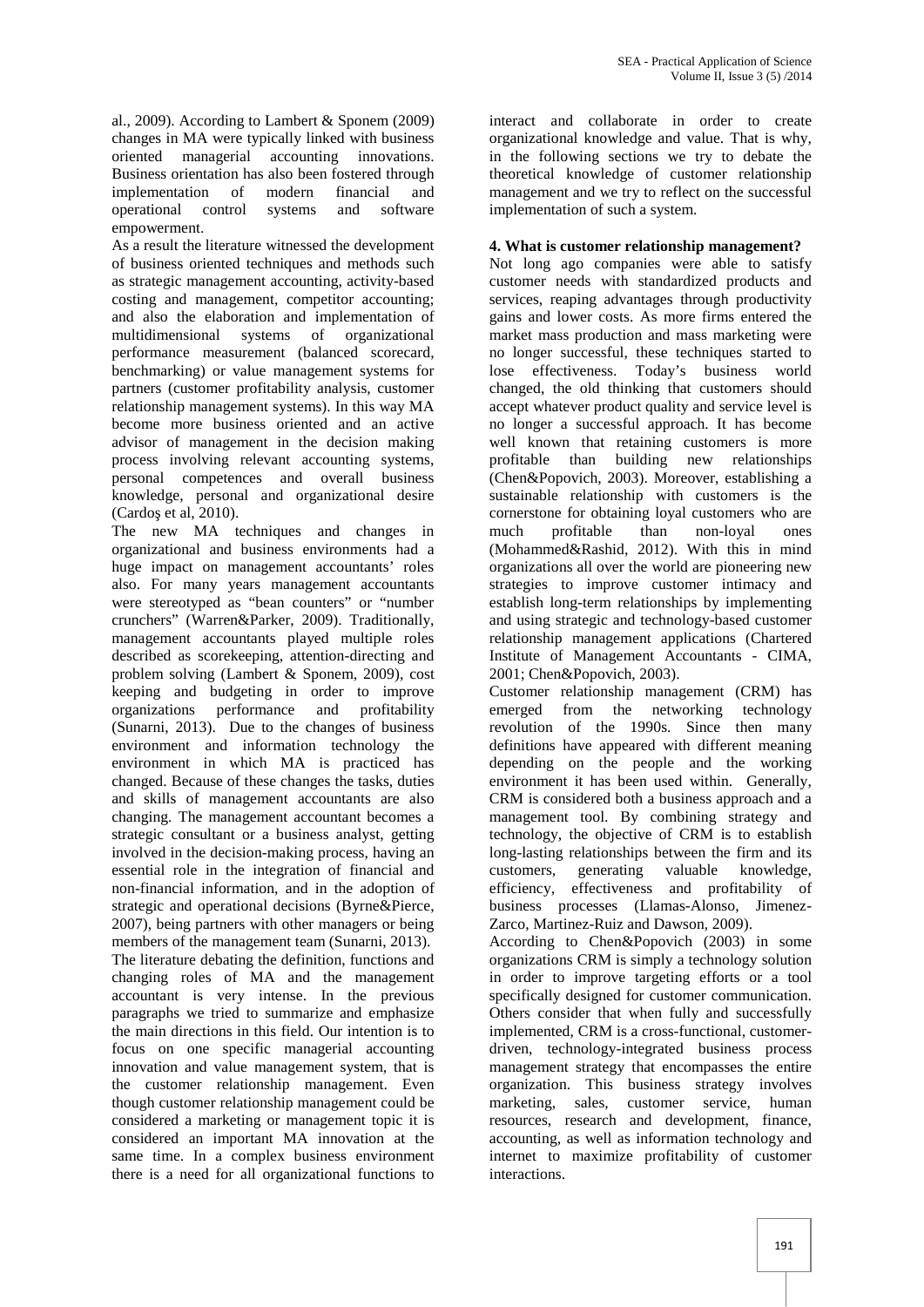Richards&Jones (2008) classified the CRM definitions into two categories: strategic and operational definitions. First, CRM is often defined as a form of relationship strategy, as the process that identifies customers, creates customer knowledge, builds customer relationships and shapes customers perceptions. Similar ideas were<br>found by Sin. Tse&Yim (2005) and  $Tse\&Yim$  (2005) and Parvatiyar&Sheth (2001). They define CRM as a comprehensive strategy and process that enables an organization to identify, acquire, retain and nurture profitable customers by building and maintaining long-term relationships with them. The second category of CRM definition is more process oriented and less strategic. The operational definitions are more closely related to the process and technologies associated with enabling better customer relationships. Kotler&Armstrong (2004) cited by Heczkova&Stoklasa (2010) considers that CRM is "a special software, programmes and analytical techniques that serve for integration and utilization of vast amount of data about individual customers stored in databases. Customer relationship management consists of sophisticated software and analytical tools which sort customer's information from all sources, conduct thorough analysis and use these outcomes for strengthening the relationship with the customer". Moreover, CRM a process of continuous gathering, processing and following utilization of customer data, that works on the basis of database technology and is done by a software programme. This activity enables the company to understand needs, wishes and purchase habits of its customers. Some of this data might be used to foresee future opportunities (Heczkova&Stoklasa, 2010).

As we can see there isn't a generally accepted definition of CRM that articulates the CRM's unique characteristics and fully supports its complexity. For the purpose of our research we will define CRM as a strategy of creating value for both organizations and customers through the appropiate use of data, information technology, data and customer knowledge. This strategy requires focus, training, investment in new technology and software. CRM brings together people, technology and organizational capabilities to ensure conectivity between the company, its customers and collaborating firms.

In order to accomplish that a CRM systems consists of six mutually dependent criteria (Osarenkhoe&Bennani, 2007). (1) Emphasis on quality – poor service is the dominant reason for losing business, so the improvement of service quality is stressed as the key to succesfull business. (2) Customer satisfaction measurement – implies understanding and defining the various benefits that a prospect expects prior to purcahse, and the management of the gap between expectations and performance after the purchase process. (3) Invest

in people – involves the implementation of internal and external relationships in order to undertsand the objectives set and meeting the required standards. (4) Maintaining dialogue with customers – companies that listen and adapt to preferences of individual customers have a higher propensity to retain them and make them loyal. (5) Setting realistic targets and assessing performance organisations must have an understanding of customer perceptions of the various elements in the offering and the elements important to each customer. (6) Relationship-based interfaces - this means being in touch with both internal and external customers in a responsive and flexible manner, and communication should be adapted to the needs of the individual customer.

## 5**. CRM: from strategy to implementation**

According to Berndt, Herbst & Roux (2005) the success of any strategy is determined by the success it is implemented with. Llamas-Alonso et al. (2009) suggests that because the complex and multidimensional nature of CRM some foundation steps must be followed before implementation. First, organizations must clearly define strategic objectives to be achieved by implementing CRM. Second, decisive factors of CRM that determine the future ability of CRM to achieve strategic objectives must be identified. Third, organizations must establish a measurement system that makes it possible to predict the future ability of CRM as well as the firm's ability to develop or control the decisive factors.

Chen&Popovich (2003) considers that CRM is an enterprise-wide customer-centric business model that must be built around the customer. It is a continuous effort that requires redesigning core business processes starting from the customer perspective and involving customer feedback. In a customer-centric approach the goal becomes developing products and services to fit customer needs.

The successful implementation of a CRM business strategy requires specific actions on the part of the organization and comprises four steps: identification of customers, differentiation of service, interaction with customers and<br>customization of products, services and customization of products, services and communication (Berndt et al, 2005; Lambert, 2010).

(1) The identification of customers enables the organizations to select those customers that they regard as being strategically significant and can contribute to the success of the organization. Because these customers have unique needs and due to their value they will have products and services developed to meet these needs. This first step involves collecting as much data as possible in order to obtain a clear picture as possible of the customer and their profile. This requires the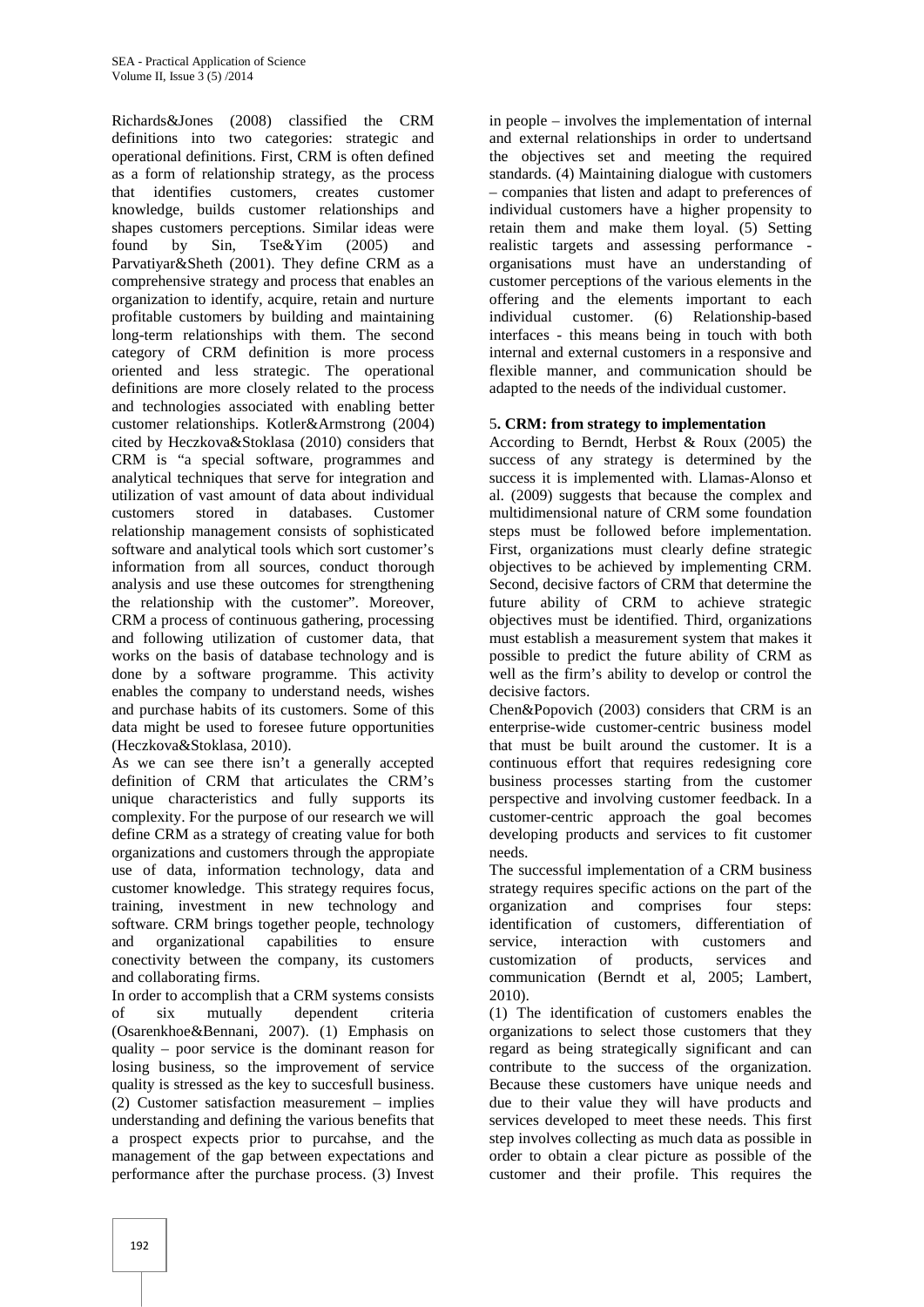development of a database and a continuous maintenance of it in order to determine customers that have been with the organization for a long period and those who recently started using the organizations products and services.

(2) The differentiation of service implies that customers receive a different level of services and products depending on their value and specific needs. In this way organizations must identify the most significant customers and adapt services accordingly.

(3) Interacting with customers through a variety of communication tools and technologies is necessary in every business because relationships can only develop and be sustained if there is communication regarding the needs, perceptions and desires of customers. This involves developing methods of communication proactively with customers regarding the organisation's products and attempting to initiate dialogue with customers. This interaction with the organisation increases the expectations of the customers regarding the service received as well as the quality of the relationship.

(4) The purpose of customisation is to increase customer satisfaction and customer loyalty. Customisation is carried out in order to ensure that customer needs are met. It requires that the organisation adapts its product, service or communication in such a way that it has something unique for each customer. Communication can be customised to address the specific needs and profile of the customer. Products can be customised as to the specific desires that the customer has of the organisation. In the case of the financial services, it refers to the product package that is offered to the customer (Berndt et al, 2005).

Having in mind this steps organizations can identify a list of benefits from the implementation and use of CRM. Two major benefits are the knowledge that the frm aquires from the customer and the high degree of inter-functional coordination that CRM achieves (Llamas-Alonso et al., 2009). According to Mohammed&Rashid (2012) the successful implementation of CRM strategy will be of great benefit to organizations by increasing sales through better marketing segmentation, customizing products and services, obtaining higher quality products, gaining access to information and employee satisfaction and ensuring long-lasting customer-retention and loyalty. To be successful, management must place its primary focus on the CRM process and the people and the procedures that make the technology effective (Lambert, 2010).

Another important aspect intensely debated by researchers is the evaluation of organizational performances. In order to increase effectiveness and efficiency companies look for a performance and control system. Usually, the environment in which organizations carry out their activity is

complex, dynamic and multidimensional. Organizational performance depends on many variables, both internal and external. This situation demands measurement systems that mirror all relationships both inside the firm and with external agents, providing a complete map of aspects and determining and influencing its performance.

CRM is considered (Al-Mudimigh, 2009) as one of the most important business strategies for evaluating the performance of an organization. According to this a CRM system must be designed under a wide and multidimensional view that integrates a variety of disciplines, including accounting, economics, human resource management, marketing, sales, operations management, psychology and sociology (Llamas- Alonso et al., 2009).

Over the years academics and professionals proposed various frameworks in order to measure CRM. Oztaysi, Sezgin & Ozok (2011) summarized the following proposed methods: indirect measurement models by brand building or customer equity terms; measurement of customer facing operations; critical success factors; behavioral dimensions of CRM effectiveness; CRM scale; relationship quality; customer measurement assessment tools; customer management process; relationship management assessment tool; CRM scorecards. Researchers (Al- Mudimigh, 2009; Llamas-Alonso et al., 2009; Shafia et al., 2011) consider that developing integrative and balanced systems, including both financial and non-financial metrics, are the most important trend in the performance measurement field.

The balanced scorecard (BSC) was developed by Kaplan and Norton and it is considered to be (Bates&Whittington, 2009) the most prominent framework in contemporary performance measurement with customer analysis as a core component. BSC focuses on organizational strategies and the creation of balance and value in the future through four perspectives: financial, customer, internal business and innovation and growth that are both financial and non-financial measures enabling the organization to be evaluated from various perspectives (Shafia et al., 2011). According to Chan&Hiap (2012) BSC is a complex system, it describes the knowledge, skills and systems that employees will need (the learning and growth perspective) to innovate and build the right strategic capabilities and efficiencies (the internal processes perspective) to deliver specific value to the market (the customers perspective) which will lead to higher shareholder value (the financial perspective). The customer perspective defines how an organization attracts, retains and deepens relationships with customers. The sub-processes of this perspective refer to customer selection,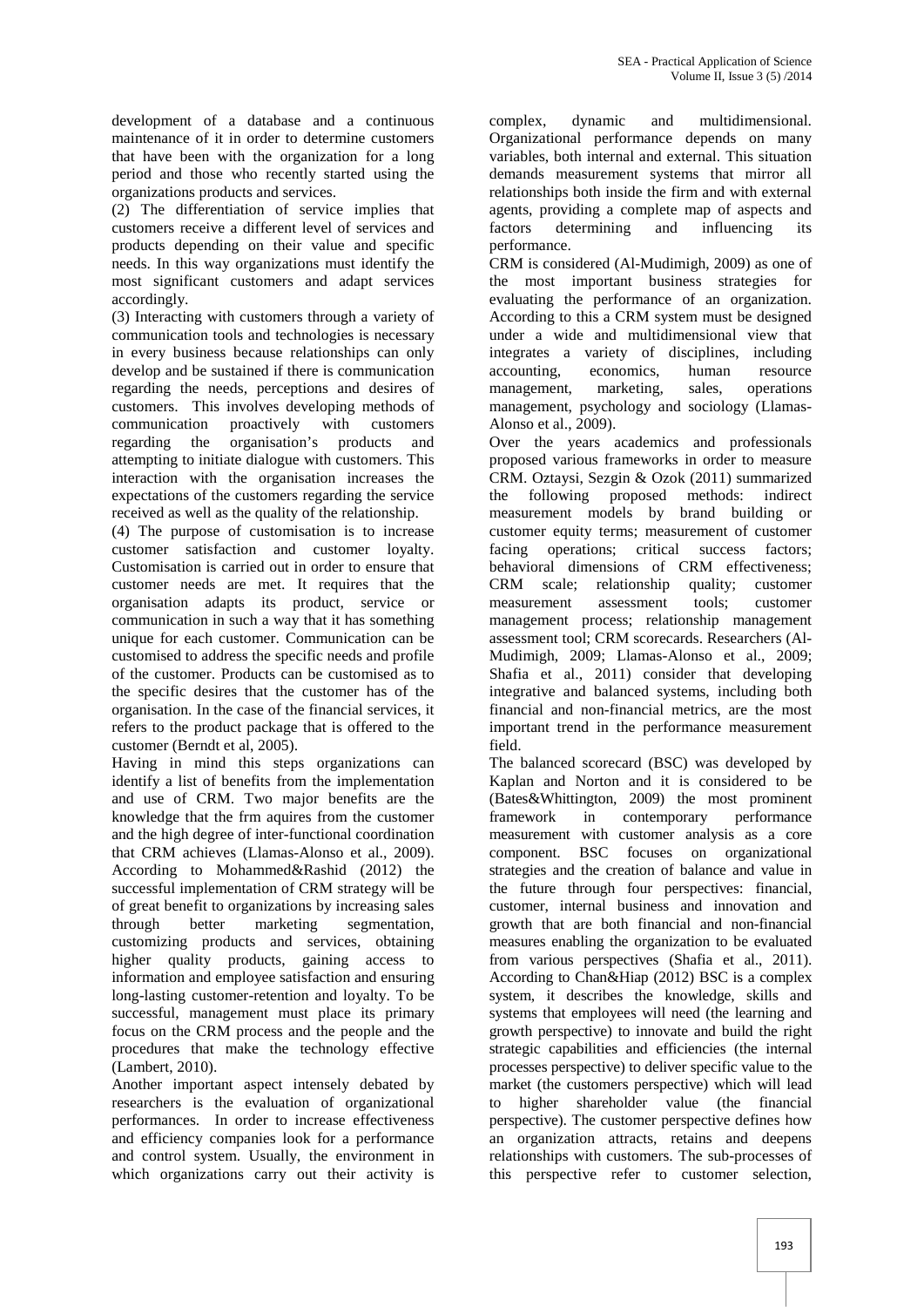customer acquisition, customer retention and customer growth. Depending on the company's strategies and goals, the objectives and measures for each sub-section could be identified (Oztaysi et al., 2011).

As we mentioned before, beside BSC, the literature identifies numerous performance evaluation systems and CRM measurement systems. The detailed analysis of these methods and system are not the scope of this paper, this is an area that could be further investigated.

We would like to highlight the idea that the implementation of a CRM system is crucial in every organization. The financial and non-financial measures help top management and employees align themselves towards the organization's vision. These measures should be balanced within an organization. Non-financial measures, especially customer relationship and services are the key elements of an organization's success. They could lead organizations to administer performance effectively and forecast their future profitability (Shafia et al., 2011). Moreover, using the right tools managers can make effective business decisions, improve interpersonal relations and meet societal obligations with the right strategy.

#### **6. Conclusions**

The objective of our study was to explore the theoretical knowledge of customer relationship management from the perspective of managerial accounting. Based on the lectured literature we tried to highlight the connection between managerial accounting and CRM; we tried to debate the theoretical framework of CRM identifying principles, processes and technologies involved in the successful implementation of such a system.

Changes in the definition and functions of both managerial accounting and customer relationship management can be identified because of the changes generated by today's business environment. In the literature there are numerous articles and studies that debate the necessity, importance, implementation, advantages and disadvantages of MA and CRM.

We consider that in a complex business environment; in the era of automated and advanced production processes more attention should be given to the orientation towards market and customers, along with attention given to customer behavior, customer retention and customer loyalty. Organizations all over the world will be forced to implement advanced managerial accounting practices, tools and techniques in order to improve their cost control and cost management systems; to improve the performance indicators; to realize an accurate analysis of customer profitability analysis and performance measurement.

Customer relationship management has gained a widespread popularity over the years in many disciplines and industries. CRM is an enterprise wide customer-centric business model that must be built around the customer. This approach involves a large number of people and organizations that establish a complex network of relationships. Moreover, in complex business relationships there is a need for other organizational functions to interact and collaborate. Marketing and sales, human resources, research and development, finance, managerial and cost accounting, IT must join forces in order to create value for both the organization and customers. We consider that organizations that implement a CRM system will have great gains because such a system will give them the possibility to focus on delivering the highest value to customers, faster delivery and personalized products and services.

As for future research objectives the study of CRM implementation or the implementation of performance evaluation and CRM measurement systems offers great research opportunities.

#### **Reference list:**

- [1] Abdul-Khalid, Siti-Nabiba, (2009). Sensemaking in interpretive management accounting research: constructing a credible account, *International Journal of Qualitative Methods*, Vol.8(1);
- [2] Al-Mudimigh, A., (2009) CRM scorecard-based management system: performance evaluation of Saudi Arabian banks, *Journal of Digital Asset Management*, 5, pp. 347-351;
- [3] Bates, K., & Whittington, M., (2009). The customer is king. Enthroned or in exile? An analysis of the level of customer focus in leading management accounting textbooks, *Accounting Education: an international journal*, Vol. 18, No. 3, pp.291-317;
- [4] Berndt, A., Herbst, F., & Roux, L., (2005). Implementing a customer relationship management programme in an emerging market, *Journal of Global Business and Technology*, Vol.1, No.2, pp.81-89;
- [5] Byrne, S., & Pierce, B., (2007). Towards a more comprehensive understanding of the roles of management accountants, *European Accounting Review*, Vol. 16, No. 3, pp. 469 – 498;
- [6] Cardo, I.R., Pete, I., & Cardo, V.D., (2010). The changing role of managerial accounting and the managerial accounting profession in Romania, *Economists' Forum*, XIII (97), p. 57-75;
- [7] Chan, T.Kh., & Hiap, P.T., (2012). A balanced scorecard approach to measuring industry performance, *Journal of Construction in Developing Countries*, Supp.1, pp. 23-41;
- [8] Chartered Institute of Management Accountants (CIMA), (2001) Customer Relationship Management, Technical Briefing – Developing and Promoting Strategy, June, available online at: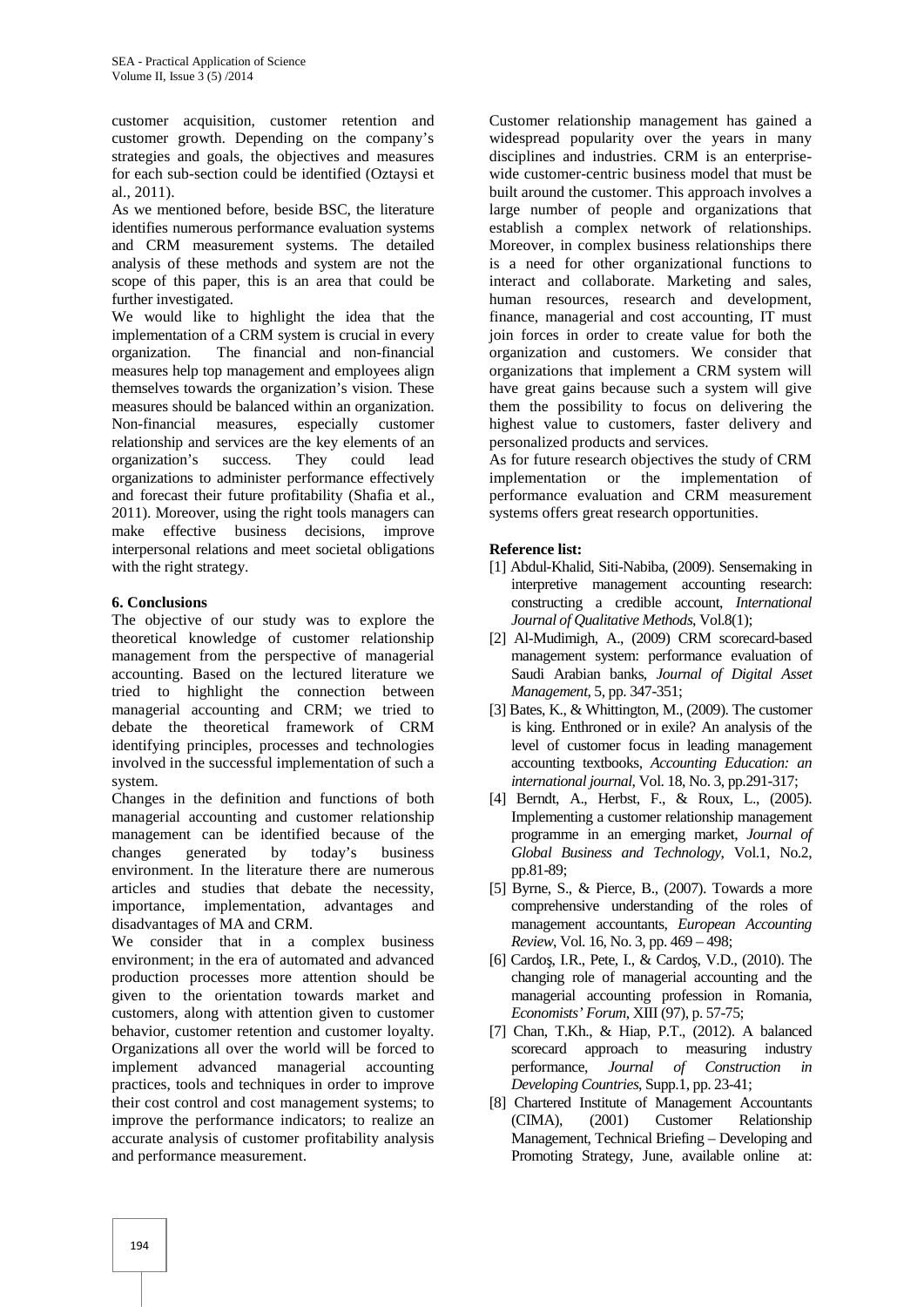http://www.cimaglobal.com/Documents/ImportedD ocuments/CRM\_techrpt\_0601.pdf;

- [9] Chavan, M., (2009). The balanced scorecard: a new challenge, *Journal of Management Development*, Vol.28, No.5, pp:393-406;
- [10] Chen, I.J., & Popovich, K., (2003). Understanding customer relationship management (CRM). People, process and technology, *Business Process Management Journal*, Vol.9, No.5, pp.672-688;
- [11] Heczkova , M.,&Stoklasa, M., (2010). Customer relationship management – theory and principles, Online:

http://www.opf.slu.cz/aak/2011/04/heczkova.pdf;

- [12] Jarvenpaa, M., (2007). Making business partners: A case study on how management accounting culture was changed, *European Accounting Review*, Vol.16, No.1, pp. 99-142;
- [13] Jarvenpaa, M., (2009). The institutional pillars of management accounting function, *Journal of Accounting&Organizational Change*, Vol. 5, No. 4, pp. 444 – 471;
- [14] Lambert, D.M., (2010). Customer relationship management as a business process, Journal of Business & Industrial Marketing, Vol. 25, No.1, pp.  $4 - 17$ ;
- [15] Lambert, C., & Sponem, S., (2009) Roles, authority and involvement of the management accounting function: a multiple case-study perspective, *Research paper presented at the European Accounting Association Conference 2009*; available online:
- http://www.hec.fr/var/fre/storage/original/application/9 a676ea67849ffa2dd9ddf242ab3efce.pdf
- [16] Llamas-Alonso, M.R., Jimenez-Zarco, A.I., Martinez-Ruiz, M.P., Dawson, J., (2009). Designing a predictive performance measurement and control system to maximize customer relationship management success, *Journal of Marketing Channels*, Vol.16, No.1, pp. 1-14;
- [17] Lukka, K., & Mouritsen, J., (2002). Homogeneity or heterogeneity of research in management accounting?, *The European Accounting Review*, Vol. 11, No. 4, pp. 805-811;
- [18] Mohammed, A.A., & Rashid, B., (2012). Customer relationship management (CRM) in hotel industry: a framework proposal on the relationship among CRM dimensions, marketing capabilities and hotel performance, *International Review of Management and Marketing*, Vol.2, No.4, pp.220- 230;
- [19] Naranjo-Gil, D., Maas, V.S., & Hartmann F.G.H., (2009). How CFOs determine management accounting innovation: an examination of direct and indirect effects, *European Accounting Review*, Vol.18, No.4, pp.667-695;
- [20] Osarenkhoe, A., & Bennani, A.E., (2007). An exploratory study of implementation of customer relationship management strategy, *Business Process Management Journal*, Vol.13, No.1, pp.139-164;
- [21] Oztaysi, B., Sezgin S.,& Ozok, A.F., (2011). A measurement tool for customer relationship management process, Industrial Management&Data Systems, Vol.111, No.6, pp.943-960;
- [22] Parvatiyar, A., & Sheth, J.N., (2001), Customer relationship management: Emerging practice, process and discipline, *Journal of Economic and Social Research*, Vol.3, No.2, pp.1-34;
- [23] Richards, K.A., & Jones, E., (2008). Customer relationship management: finding value drivers, *Industrial Marketing Management*, Vol.37, Issue 2, pp.110-120;
- [24] Shafia, M.A., Mazdeh, M.M., Vahedi, M., & Pournader, M., (2011). Applying fuzzy balanced scorecard for evaluating the CRM performance, Industrial Management & Data Systems, Vol.111. No.7, pp.1105-1135;
- [25] Sin, L.M., Tse, A.C.B., & Yim, F.H.K., (2005). CRM: conceptualization and scale development, *European Journal of Marketing*, Vol.39 (11/12), pp.1264-1290;
- [26] Sunarni, Ch.W., (2013). Management accounting practices and the role of management accountant: Evidence from manufacturing companies throughout Yogyakarta, Indonesia, *Review of Integrative Business & Economics Research*, Vol.2(2), pp.616-626;
- [27] Warren, S., & Parker, L., (2009). Bean counters or bright young things? Towards the visual study of identity construction among professional accountants, *Qualitative Research in Accounting&Management*, Vol. 6, No. 4, pp. 205- 223.